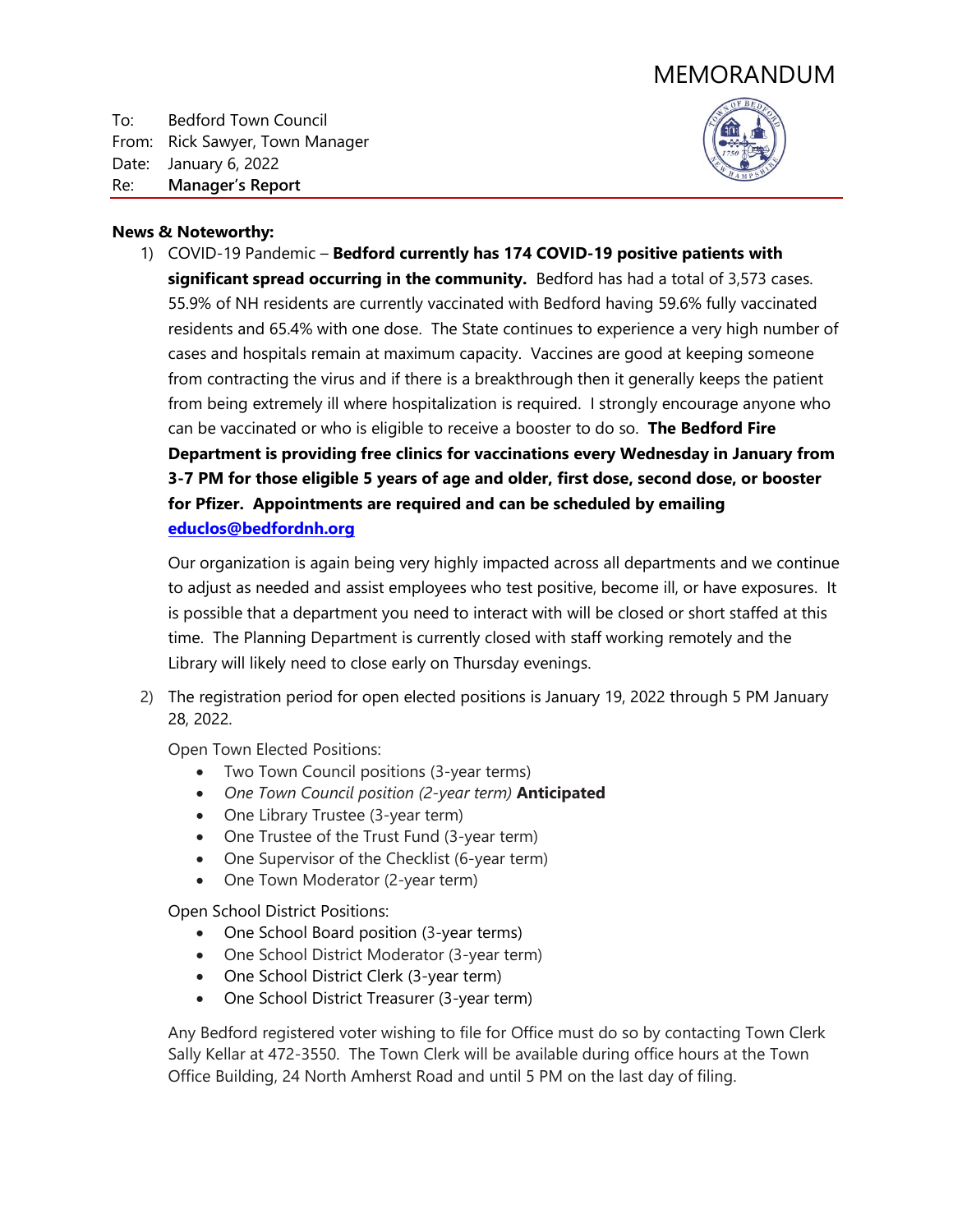As per RSA 669:19 candidates who file on the last day of the filing period shall do so in person before the Town Clerk.

- 3) The Planning Board will hold public hearings on 3 proposed zoning amendments on January 10<sup>th</sup> and January 24<sup>th</sup> at 7 PM. The amendments can be viewed on the Town Website at: [https://www.bedfordnh.org/DocumentCenter/View/5531/2022-Zoning-Amendments---](https://www.bedfordnh.org/DocumentCenter/View/5531/2022-Zoning-Amendments---Legal-Notice-and-Full-Text) [Legal-Notice-and-Full-Text](https://www.bedfordnh.org/DocumentCenter/View/5531/2022-Zoning-Amendments---Legal-Notice-and-Full-Text)
- 4) The Planning Board will hold a public hearing to consider an amendment to the Land Development Control Regulations regarding updated Impact Fees. The amendment can be viewed on the Town Website at: <https://www.bedfordnh.org/DocumentCenter/View/5553/2022-Impact-Fee-Update> and those with questions should contact the Planning Department at 472-5243 or [planning@bedfordnh.org](mailto:planning@bedfordnh.org)
- 5) PFAS Contamination As a result of at least 73 properties outside of the Saint-Gobain consent decree area and generally north of Route 101 that have PFAS readings above regulated limits, a grant was submitted to NHDES this week to provide reimbursments to those property owners who install point of entry treatment systems or connect to public water should the grant be approved. Currently there is no identified responsible party for these impacted property owners. It is my understanding that anyone living in Bedford outside of the consent decree area can request that their well water be tested by submitting an application through the NHDES website at: [https://www4.des.state.nh.us/nh-pfas](https://www4.des.state.nh.us/nh-pfas-investigation/?page_id=307)[investigation/?page\\_id=307](https://www4.des.state.nh.us/nh-pfas-investigation/?page_id=307)
- 6) PFAS Contamination NHDES and Saint Gobain are testing a large number of private wells in southeastern Bedford but unfortunately they have not announced any remediation steps yet while they wait for more data. If you have received a request for well testing from Golder Associates it is critical that you sign the agreement and return the paperwork as soon as possible.
- 7) The Town of Bedford and the Piscataquog Land Conservancy have completed the conservation of 123 acres of land fomerly owned by the Marcia Marston Trust in Bedford and Goffstown along Wallace Road. The Marston lands include a long stretch of undeveloped frontage on Wallace Road, a fast-developing area, identified in the Bedford Open Space plan as a priority for protection because of its proximity to other conservation lands, demand for development, existing natural conditions and scenic opportunities. The Marston Trust had previously been preparing to market the land for development. The million-dollar purchase was funded from the Town's conservation fund and without tax dollars.
- 8) The Bedford Conservation Commission is establishing a Trail Stewardship Subcommittee to help maintain, connect, and possibly expand out expand our existing trail system. If you are interested in serving please contact Associate Planner Kathleen Ports at [kports@bedfordnh.org](mailto:kports@bedfordnh.org) or 792-1320.